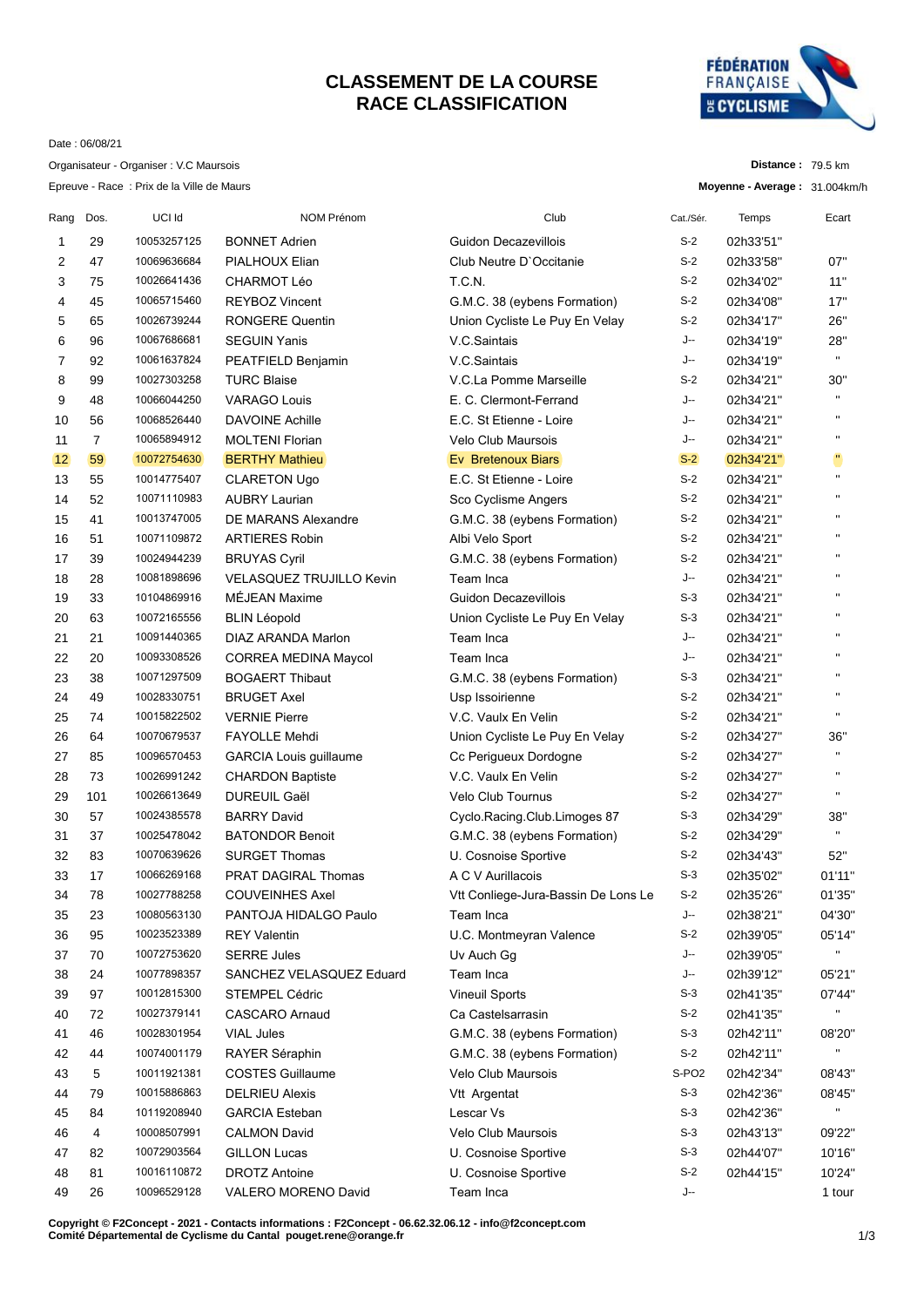## **CLASSEMENT DE LA COURSE RACE CLASSIFICATION**



Date : 06/08/21

Organisateur - Organiser : V.C Maursois

Epreuve - Race : Prix de la Ville de Maurs

**Distance :** 79.5 km

**Moyenne - Average :** 31.004km/h

| Rang | Dos.         | UCI Id      | NOM Prénom                             | Club                            | Cat./Sér.         | Temps | Ecart          |
|------|--------------|-------------|----------------------------------------|---------------------------------|-------------------|-------|----------------|
| 50   | 19           | 10055331309 | <b>BORRAS CALDERON Nicolas</b>         | Union Cycliste Aurillacoise     | $S-2$             |       |                |
| 51   | 27           | 10084453335 | <b>VELANDIA FLOREZ Diomedez</b>        | Team Inca                       | $S-2$             |       | п              |
| 52   | 10           | 10053218224 | VELEZ VERGARA Santiago                 | <b>Aurillac Cantal Cyclisme</b> | S-2               |       | $\blacksquare$ |
| 53   | 43           | 10067288375 | <b>MEYER Arthur</b>                    | G.M.C. 38 (eybens Formation)    | $S-2$             |       | $\blacksquare$ |
| 54   | 40           | 10024976874 | <b>GERBERT Florian</b>                 | G.M.C. 38 (eybens Formation)    | $S-2$             |       | $\blacksquare$ |
| 55   | 12           | 10075350691 | <b>BERRY Andréas</b>                   | A C V Aurillacois               | $S-3$             |       | $\mathbf{u}$   |
| 56   | 50           | 10025481375 | <b>ANDRIEUX Pierre</b>                 | A.C.Rilhac Rancon               | S-PO <sub>1</sub> |       | $\blacksquare$ |
| 57   | $\mathbf{1}$ | 10071643675 | <b>AMARAL Louis</b>                    | Velo Club Maursois              | S-PO1             |       | $\blacksquare$ |
| 58   | 67           | 10072753115 | <b>BOUE Thomas</b>                     | Uv Auch Gg                      | J--               |       | $\blacksquare$ |
| 59   | 69           | 10071414414 | ROUX Philippe                          | Uv Auch Gg                      | $S-3$             |       | $\blacksquare$ |
| 60   | 100          | 10070867574 | <b>VEDEL Gabin</b>                     | Uc Gradignan                    | $S-3$             |       | $\blacksquare$ |
| 61   | 54           | 10068526339 | <b>BAILLY Enzo</b>                     | E.C. St Etienne - Loire         | J--               |       | $\blacksquare$ |
| 62   | 35           | 10024571494 | VAYSSIERE Jean claude                  | Velo Sport St Affricain         | S-PO1             |       | п              |
| 63   | 8            | 10078856738 | <b>VALERY André</b>                    | Velo Club Maursois              | S-PO1             |       | $\blacksquare$ |
| 64   | 93           | 10067104681 | PELLISSIER Jean baptiste               | E.C. St Clairoise               | J--               |       | $\blacksquare$ |
| 65   | 80           | 10007487168 | <b>DESRIAC Gael</b>                    | Team Sojasun Cyclisme           | $S-3$             |       | $\blacksquare$ |
| 66   | 89           | 10068906053 | <b>MERLE Charly</b>                    | E.C. St Etienne - Loire         | J--               |       | 2 tours        |
| 67   | 42           | 10065715359 | <b>LE BRUN Alexis</b>                  | G.M.C. 38 (eybens Formation)    | $S-3$             |       | Ħ.             |
| 68   | 88           | 10068529672 | <b>MAZENQ Cyprien</b>                  | E.C. St Etienne - Loire         | J--               |       | $\blacksquare$ |
| 69   | 31           | 10069633553 | <b>FERRIERES Anthony</b>               | Guidon Decazevillois            | J--               |       | $\blacksquare$ |
| 70   | 14           | 10024777420 | <b>CANTAREL Gilles</b>                 | A C V Aurillacois               | S-PO <sub>2</sub> |       | $\blacksquare$ |
| 71   | 32           | 10069633957 | <b>MARTINEZ Mattéo</b>                 | <b>Guidon Decazevillois</b>     | J--               |       | $\mathbf{u}$   |
| 72   | 102          | 10105736953 | <b>BRUN Luca</b>                       | Velo Sport St Affricain         | S-PO <sub>2</sub> |       | $\blacksquare$ |
| 73   | 53           | 10025435808 | <b>BACHELOT Yann</b>                   | <b>Lyon Sprint Evolution</b>    | $S-3$             |       | $\blacksquare$ |
| 74   | 22           | 10035317882 | <b>GRANADOS CARVAJAL Sergio nicola</b> | Team Inca                       | $S-2$             |       | 3 tours        |
| 75   | 25           | 10079035075 | USAQUEN GUERRERO Brayan                | Team Inca                       | J--               |       | п              |
| 76   | 94           | 10068992444 | POUPARD Leo                            | Beaupreau Velo Sport            | J--               |       |                |
| 77   | 16           | 10014286767 | <b>GOUBERT Kévin</b>                   | A C V Aurillacois               | $S-3$             |       | $\blacksquare$ |
| 78   | 87           | 10070906475 | <b>LEMMET Tristan</b>                  | Avenir Cycliste Cusset          | J--               |       | $\mathbf{H}$   |
| 79   | 58           | 10025719835 | <b>BEGUIN Vincent</b>                  | V.C. Cluses Scionzier           | $S-3$             |       | $\blacksquare$ |
| 80   | 13           | 10018100887 | <b>BEYSSAC Benjamin</b>                | A C V Aurillacois               | $S-3$             |       | 4 tours        |